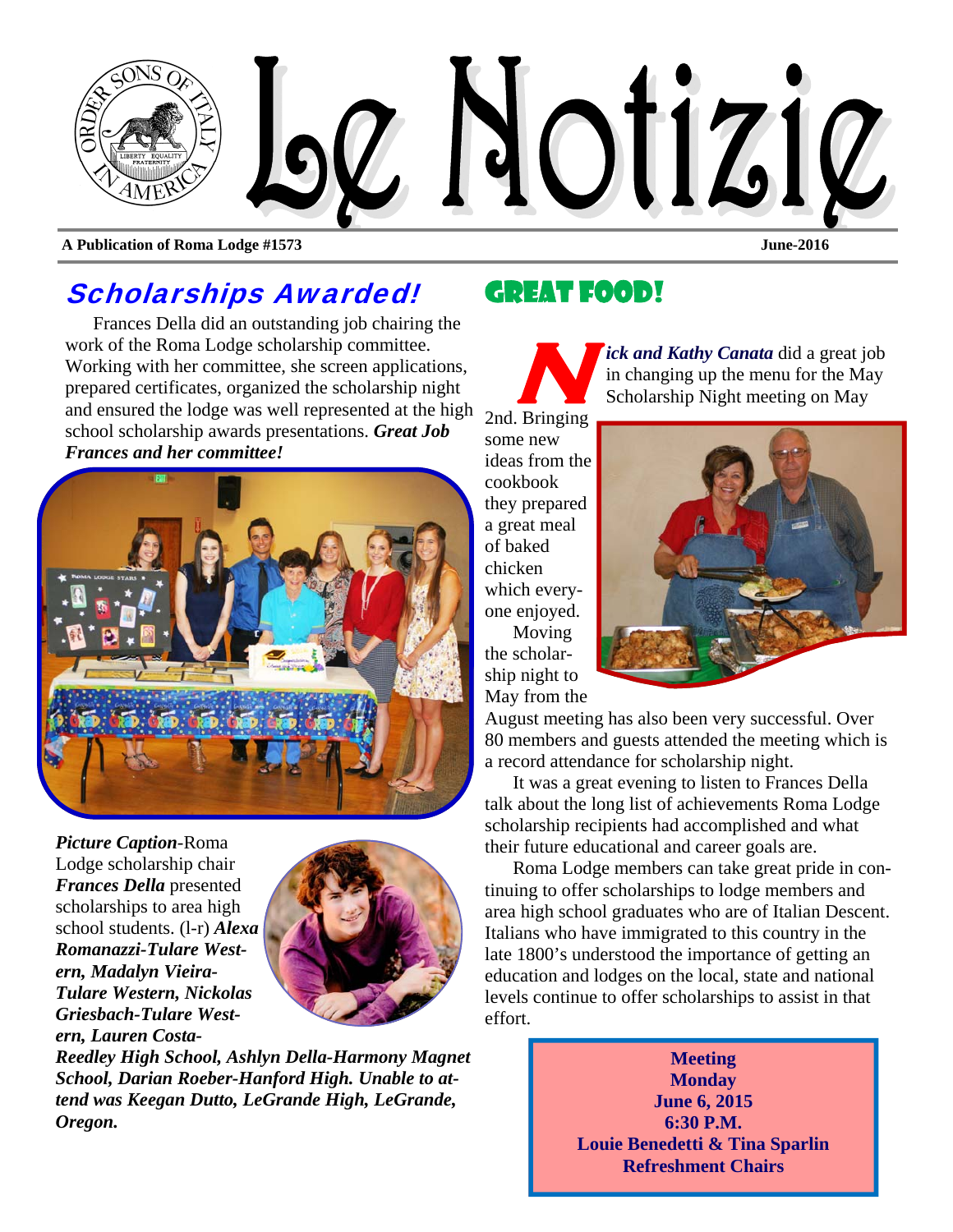## *Hearsay! Heralds Message*

**T THE READ FIRE IS AN ORIGINAL STATE OF A THE READ FIRE A SUBSET OF THE SAMPLE STATE OF THE SUBSTITUTE OF THE SUBSTITUTE OF THE SUBSTITUTE OF THE SUBSTITUTE OF THE SUBSTITUTE OF THE SUBSTITUTE OF THE SUBSTITUTE OF THE SUB** describe an event to someone else, *"I guess you had to be there"* sufthing that went on without having to go into great detail. For the first time in 25 years I was not at the 82 annual ravioli dinner so I have to rely on hearsay from others who were there to assess the success of the event.

There are those who have remarked that *"everything went great"*, others who say the *"the food was great"* while some indicate *"we didn't have enough help"* and finally *"we served less than 185 inside and about 500 outside."* 

Once again it is time to assess, evaluate and formulate new action plans for the 83rd dinner. In order to do that we need to detail our revenue and expenses and decide how plan for next years event. Like any good news reporter the 5 W's need to be addressed. Who, What, When, Where and Why?

Let's start with:

#### **WHY?**

 Do we want to continue to the ravioli dinner as the main fundraiser for the lodge? If not what would we replace it with? Is the main reason to continue is to carryon an over 80 year tradition?

#### **WHERE?**

 Do we want to continue to hold the event at the TDES Hall? With only 180 people served inside is it worth the expense and should we just rent the kitchen and bar and do strictly take outs? Should we move it to the farm show social hall and have a drive through take out?

#### **WHEN?**

 Based on the fact of all the weddings, proms, and other events should we move it off of Mother's Day weekend? We had several members who had other events to attend and could not help with the dinner. Should we do it earlier or later in the year?

#### **WHAT?**

What should the ticket price be? Is \$25 too

much for a takeout dinner? Should we have two different prices, one for a takeout dinner and another if you eat inside? It is a ravioli dinner so should we get rid of the spaghetti? What does it cost and is it really needed?

#### **WHO?**

• Finally, who has benefited from the annual ravioli dinner for the past 80+ years? Is it a social event highlighting what Roma Lodge has meant to the community all these years? Does it benefit the people who buy tickets and enjoy coming to the event versus having a takeout? We have lost several old timers who used to sell dozens of tickets and are no longer with us? Have we reduced the number of people who can afford to attend because of the increase in price? How many tickets are sold versus how many dinners are served either inside or takeout?

The time to ask these questions is now and not wait until April of next year because we need to plan on any major changes we may make. We need to research our revenue and expenses and decide if the primary reason for the dinner is to make money for our other charitable projects then we need to maximize our profits as best we can. I understand it is not all about the money, however, we need to get our facts and make sound decisions for the future of the event. Please plan to attend the June meeting to discuss these important issues.

Go to the Roma Lodge website, http:// www.romalodge1573.org/ and check out some great pictures taken by *Melissa Watkins!* 

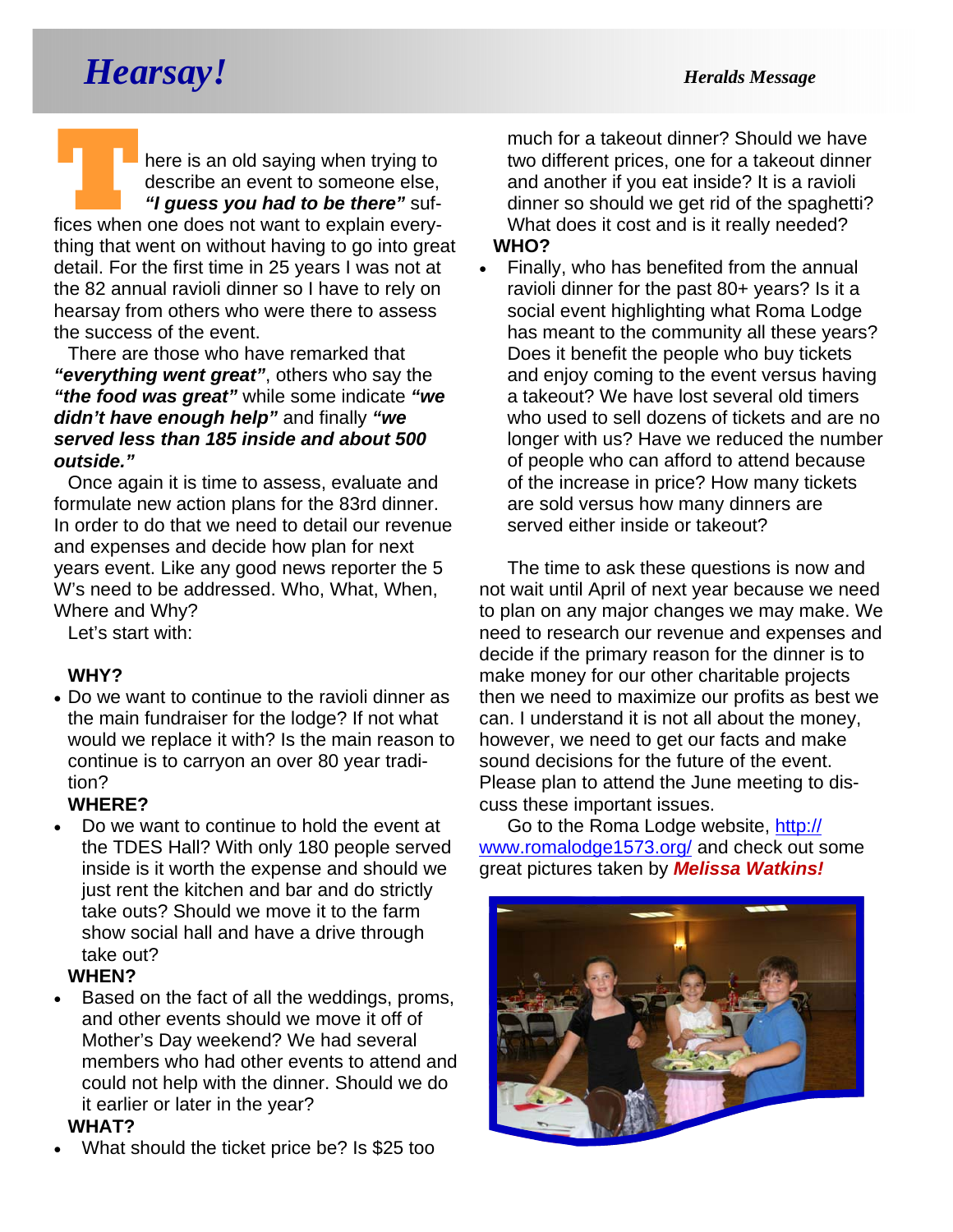## MISS CALIFORNIA

Roma Lodge Queen *Gabrielle Benedetti* finished fourth in the Grand Lodge Queen Contest and will represent the Grand Lodge as Miss California. Thanks to all of the members who supported our queen.

### MEMBER MILESTONES



TEACHER OF THE YEAR!

Roma Lodge member *Anica Gentry* was se-

lected by the McFarland School District as Teacher of the Year at Browning Road primary school where she is the Transitional Kindergarten teacher. Anica has been at



Browning Road for the past 17 years and will be moving next year to the new Horizon Elementary School in McFarland. Anica is pictured above with McFarland Superintendent *Victor Hopper*  and Principal *Mona Aguilar*.



Long time Roma Lodge member *David Milanesio*  was married to *Didia Costa*  on May 20th. The reception was held at the home of *Charlie and Nancy Pitigliano. Congratulations to both.* 

Former Roma Lodge Queen *Morgan Sparlin* is pictured with *Dr. Joseph Castro* as she is graduating with honors from Fresno State. She has completed all of her



 $\frac{1}{100}$  completed all of hole. her nursing requirements and officially graduate in December. She is currently working at the Veterans Hospital in Fresno in the operating room as part of their Valor Student Program.

#### *UC Merced Grad*

Roma Lodge member John McLafferty was part



of the 11th graduating class of UC Merced on May 14th. Pictured with his mother *Carol McLafferty* and sisters (l-r) *Angela-UC Irvine, Francesca-Chapman University* and *Anna Lisa-*

*UC Santa Barbara* completes the family with all four graduating from universities. They are the children of the late Superior Court Judge of Santa Barbara *Bill McLafferty*.



*Aaron Dutto*, North High History teacher, received his Master's Degree from Concordia University at the UC Irvine Bren Center on May 7th. Aaron and wife Megan are both teachers at the Bakersfield High School and Roma Lodge members.

# AWARD

*Megan Dutto* received the *"You Rock Award"*  at North High as part of her work with *Project Lead The Way* program where she had her first graduating group of stu-



#### dents in the PLTW engineering program. MORE ACCOMPLISHMENTS

*Kelsey Pitigliano* has graduated from COS and will be attending Fresno State in the fall. *Delaney Shaw*  is graduating from the 8th grade at Central Valley Christian and has been active in volleyball, soccer, basketball and softball. She is also in 4-H and has completed over 200 hours of volunteer work. *RJ Danell* is graduating from CVC where he played football, baseball and maintained a 3.5 GPA. He will attend Sonoma State. *Demi Danell* has just completed her first year at Cuesta College and was selected as the MVP as a pitcher of the softball team.